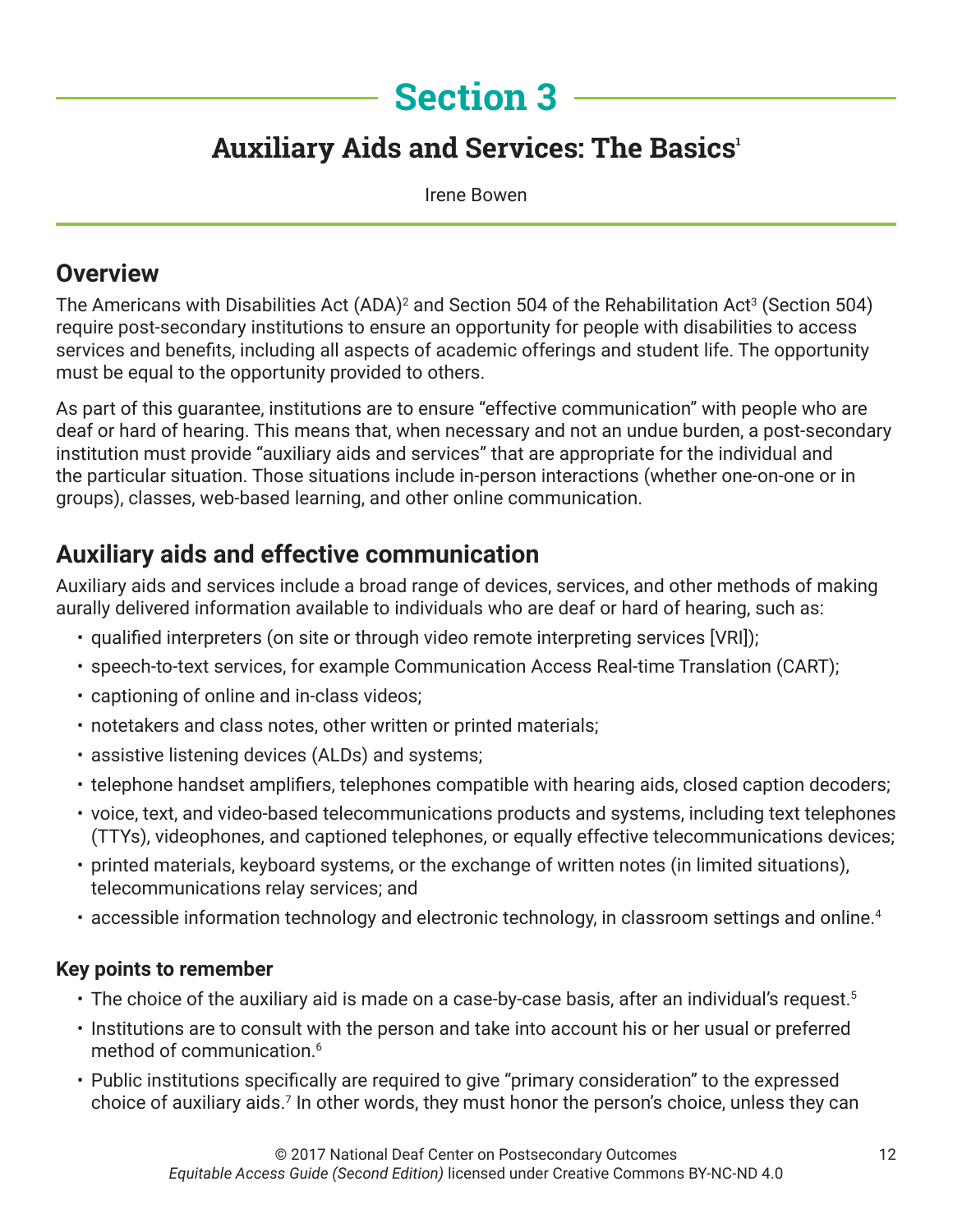demonstrate that another equally effective means of communication is available, or that the use of the means chosen would result in a fundamental alteration or an undue burden (see Real-life example: Argenyi v. Creighton University). Private institutions are *encouraged* to consult with the person with a disability to discuss what aid or service is appropriate and effective.

- The post-secondary institution has flexibility in choosing among methods, as long as the one chosen is effective.
- In some settings, such as large open meetings or graduation ceremonies, auxiliary aids and devices such as interpreters, captioning, and ALDs should generally be provided without requiring that individuals request them. For smaller group gatherings/meetings and classes, the postsecondary institution can require that requests be made a reasonable amount of time in advance.

The same principles will apply to class-related activities that take place outside the classroom. A post-secondary institution cannot exclude people with disabilities from any part of its education program or activity and must ensure effective communication in all these activities. $8$  For example:

- The institution must ensure provision of necessary auxiliary aids for computer labs, assigned small group work, tutoring offered by the college or university, field trips, and meetings with professors.
- $\cdot$  The institution has a responsibility to ensure accessibility of library resources $^{\circ}$  (including works used in research or completing class assignments).
- The institution must ensure access to information on its web site about the class or related activities (for example, videos, PowerPoint presentations, or other media with an audio component).10

A post-secondary institution cannot impose a fee or surcharge for required auxiliary aids or services.11

## **Exactly what is "effective" communication, and who decides?**

A person with relevant experience and training must make this decision, with student involvement, and in time for the auxiliary aids to be in place as soon as they are needed (e.g., on the first day of class).12 The choice depends on several factors:

- context or setting (including mode of presentation);
- length, complexity, and importance of the communication; and
- communication preferences of the individual (for example, whether they have used and prefer an interpreter rather than speech-to-text services.)<sup>13</sup>

The individual is the best source of information about his or her customary or preferred method of communication.14 For example:

- It is important to have a good match between the student's preferred mode of communication (e.g. American Sign Language or signed English) and the skills of the interpreter. A sign language interpreter will not be effective for an individual who is hard of hearing and does not know sign language.
- A written transcript may not work well for a person who is deaf or hard of hearing and for whom English is a second language. A written transcript, produced after the fact, also does not provide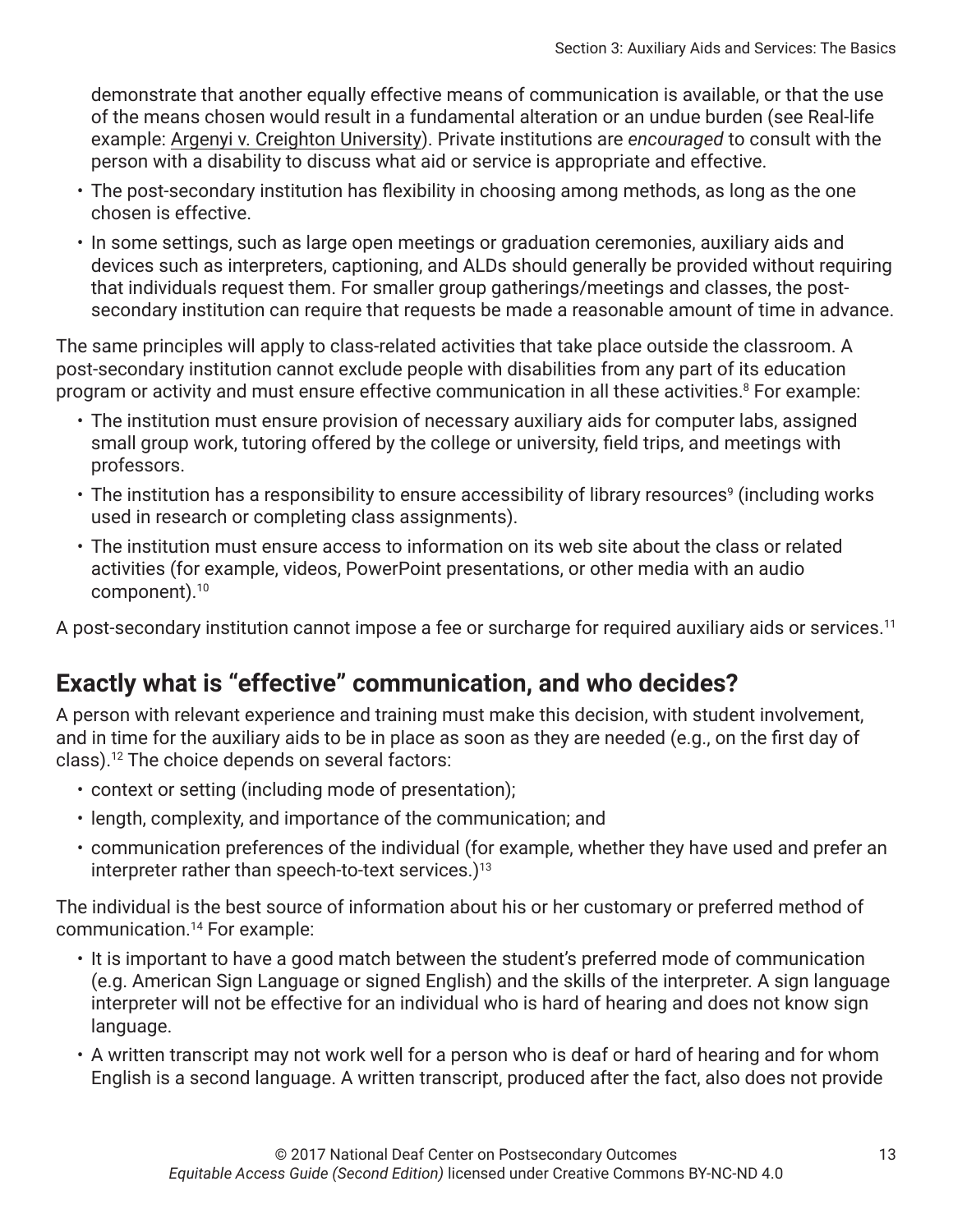immediate access to a meeting, class, or event; and one provided at the same time as the aural communication is difficult to read while trying to follow other activity in the room.

- Many people who are deaf or hard of hearing, including those who are skilled lip-readers, may benefit from speech-to-text services such as CART.
- Some people who are hard of hearing will use ALDs and assistive listening systems, which transmit an auditory signal such as a speaker's voice from a transmitter to a person wearing a receiver.

Even though the post-secondary institution has the final say, its choice must be "effective," geared not only to the individual's preference but also to other factors set out above, such as the setting and the length and complexity of the communication. For example, video relay services are provided as a free service by each state in lieu of telephone communication when one or both individuals do not use a standard telephone. These services are not effective for simultaneous communication in a classroom. As well, the Federal Communications Commission specifically cautions that video relay services are not to be used for communication when two parties are meeting in the same location.<sup>15</sup>

As another example, in some instances students have requested word-for-word real-time captioning, but an institution has inappropriately substituted transcription based on a meaning-to-meaning system, such as C- Print.<sup>16</sup> In one case, the Department of Education's (ED) Office for Civil Rights (OCR) found that the substitute was not effective for a student who was deaf or hard of hearing in a paralegal class because she missed details of the lecture or information was inaccurately interpreted.17 The student had supported her request with medical information showing the need for word-for-word real-time captioning, and after five weeks of classes reiterated that request because she did not think the service provided was adequate. Comparing the transcripts given the student with audio tapes offered by another student, OCR found that the transcripts did not include important legal terminology that was discussed in class, examples used by the instructor to illustrate legal concepts, and questions and answers that would have assisted the student in comprehending the moderately complex legal concepts addressed in the class, which emphasized not only questions and answers<sup>11</sup> but small group discussions. The transcripts also contained many instances of missing or inaccurately interpreted information. The college agreed to provide the necessary accommodations and to furnish appropriate auxiliary aids to ensure effective communication in the future for other students.

At times, effective communication will require two or more auxiliary aids or services for one individual. For example:

- Video media shown in class will need to be captioned, even if the student uses another in-class service; and
- In a class with a high level of student and faculty interaction, or where more than one person talks at once, CART can be helpful in addition to an interpreter.

On the other hand, even if a student uses a sign language interpreter in class, an interpreter may not be required in other settings. One university provided an interpreter for a student who was deaf for most but not all sessions of computer labs, because the student could type on the computer to ask questions of lab assistants.18

In the end, the individual who is deaf or hard of hearing will need to be involved in the process of determining effective communication across different settings and contexts.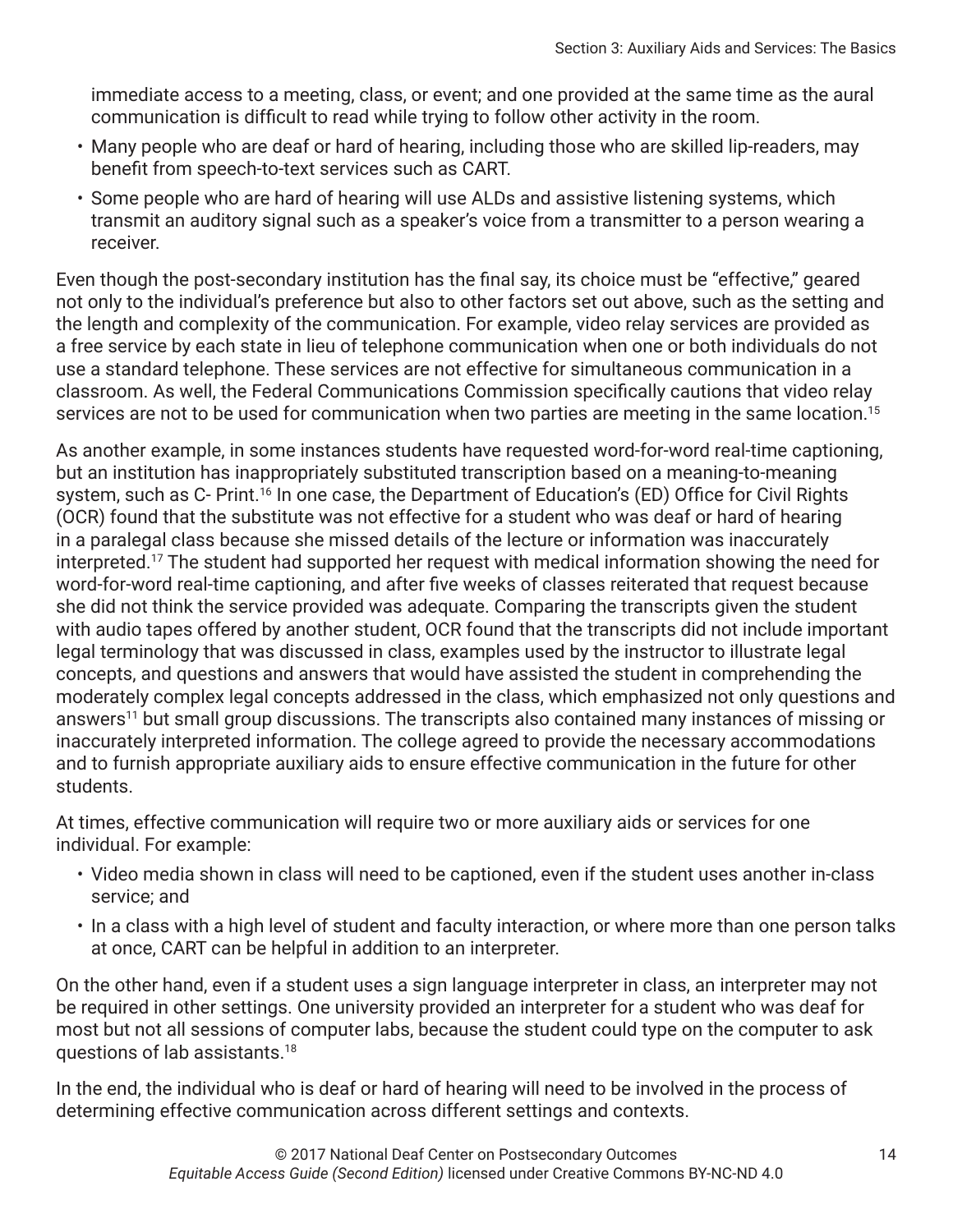#### Real-life example: Argenyi v. Creighton University<sup>19</sup>

One recent case from the 8th Circuit illustrates the application of a number of the principles discussed above. When he was admitted to Creighton University's medical school, Michael Argenyi, who has a severe hearing loss and a cochlear implant, requested CART for lectures, cued speech interpreters for labs, and an FM system for small groups. He presented medical documentation and a history of using cued speech interpreters and CART; he had used them effectively before, as an undergraduate student. The school offered him preferential seating and an FM system, but use of the system led to stress, fatigue, and information gaps. Creighton then offered enhanced note-taking services, and (later) an interpreter. Argenyi himself paid for a CART system and an interpreter for part of his first year. Then Creighton refused to allow an interpreter for lectures during Argenyi's second year, even if he paid for it. He sued under the ADA and Section 504. After the district court<sup>20</sup> found no violation, he appealed.

The 8th Circuit Court held that the correct standard was whether the school failed to afford the student "meaningful access or an equal opportunity" to gain the same benefit as students who did not have disabilities, and sent the case back to the district court for trial. The jury found that Creighton discriminated against Argenyi by not providing the necessary auxiliary aids, and that it would not have been an undue burden to do so. The judge ordered CART in "didactic settings" (classes) and sign-supported oral interpreters in small group and clinical settings, and awarded almost \$500,000 in Argenyi's attorneys' fees.<sup>21</sup> The case was later settled under confidential terms.

The significance of this case comes from the court's affirmation of the principle that a student does not need to show that he was "effectively excluded" when claiming a "necessary" auxiliary aid was not provided. The question is whether he was provided "meaningful access" and an equal opportunity to gain the same benefit as others. The court emphasized the importance of considering the individual's own statements and experience.

## **Practitioner's pointers**

Jamie Axelrod and Lauren Kinast

When meeting with students to plan for accommodations, ask students questions about their preferred method of communication. Some questions practitioners can ask are:

- What is the student's typical form of communication?
- Have they used other forms of communication in the past? Was it effective?
- Are there forms of communication they have not used but which may be effective? This may mean introducing them to different communication options.
- Do the students' communication needs change in different settings (large lecture hall, small classroom, one-on-one meetings)?
- What is the most effective way for them to access multimedia or video-based content?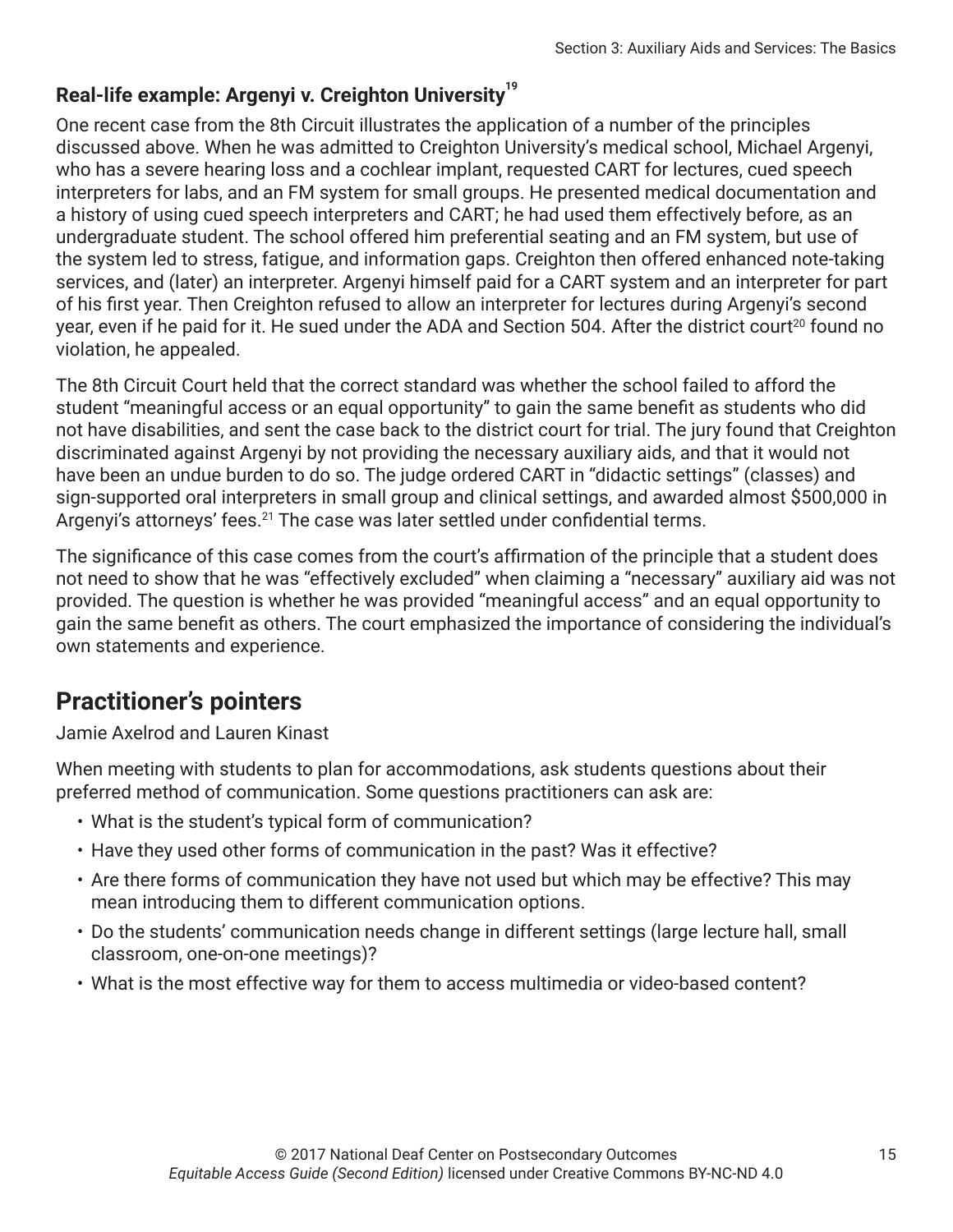#### **Endnotes**

- 1 NOTE: This guide is intended to provide basic information. It should not be relied upon as a precise or complete explanation of legal requirements. The statements and guidance are based on the sources cited as well as technical assistance documents from the Department of Justice (DOJ) and Department of Education (ED), not all of which are specifically cited.
- 2 42 U.S.C. §§ 12101 et seq., **<http://www.ada.gov/pubs/adastatute08.htm>**; DOJ regulations: 28 C.F.R. part 35 (title II), **[http://www.ada.gov/regs2010/titleII\\_2010/titleII\\_2010\\_regulations.htm](http://www.ada.gov/regs2010/titleII_2010/titleII_2010_regulations.htm)**; 28 C.F.R. part 36 (title III), **[http://www.ada.gov/regs2010/titleIII\\_2010/titleIII\\_2010\\_regulations.](http://www.ada.gov/regs2010/titleIII_2010/titleIII_2010_regulations.htm) [htm](http://www.ada.gov/regs2010/titleIII_2010/titleIII_2010_regulations.htm)**.
- 3 29 U.S.C. § 794, **<http://www.law.cornell.edu/uscode/text/29/794>**. ED regulations: 34 C.F.R. part 104, **<http://www2.ed.gov/policy/rights/reg/ocr/edlite-34cfr104.html>**.

4 See DOJ and ED letter of June 29, 2010, to college and university presidents about use of emerging technology, sometimes known as the "Kindle letter," **[http://www.ada.gov/kindle\\_ltr\\_eddoj.](http://www.ada.gov/kindle_ltr_eddoj.htm) [htm](http://www.ada.gov/kindle_ltr_eddoj.htm)**; DOJ and ED letter of November 12, 2014, **[http://www.ada.gov/doe\\_doj\\_eff\\_comm/doe\\_](http://www.ada.gov/doe_doj_eff_comm/doe_doj_eff_comm_ltr.htm) [doj\\_eff\\_comm\\_ltr.htm](http://www.ada.gov/doe_doj_eff_comm/doe_doj_eff_comm_ltr.htm)**, enclosing technical assistance document, Frequently Asked Questions on Effective Communication for Students with Hearing, Vision, or Speech Disabilities in Public Elementary and Secondary Schools, **[http://www.ada.gov/](http://www.ada.gov/doe_doj_eff_comm/doe_doj_eff_comm_faqs.htm) [doe\\_doj\\_eff\\_comm/doe\\_doj\\_eff\\_comm\\_faqs.htm](http://www.ada.gov/doe_doj_eff_comm/doe_doj_eff_comm_faqs.htm)**; PDF version, **[http://www.ada.gov/doe\\_doj\\_eff\\_comm/doe\\_doj\\_eff\\_comm\\_faqs.pdf](http://www.ada.gov/doe_doj_eff_comm/doe_doj_eff_comm_faqs.pdf)**; Fact Sheet, **[http://www.ada.gov/doe\\_doj\\_eff\\_comm/doe\\_doj\\_eff\\_comm\\_fact\\_sht.htm](http://www.ada.gov/doe_doj_eff_comm/doe_doj_eff_comm_fact_sht.htm)** PDF, **[http://www.ada.gov/doe\\_doj\\_eff\\_comm/doe\\_doj\\_eff\\_comm\\_fct\\_sht.pdf](http://www.ada.gov/doe_doj_eff_comm/doe_doj_eff_comm_fct_sht.pdf)**; Dear Colleague Letter, **[http://www.ada.gov/doe\\_doj\\_eff\\_comm/doe\\_doj\\_eff\\_comm\\_ltr.htm](http://www.ada.gov/doe_doj_eff_comm/doe_doj_eff_comm_ltr.htm)**; PDF version, **[http://www.ada.gov/doe\\_doj\\_eff\\_comm/doe\\_doj\\_eff\\_comm\\_ltr.pdf](http://www.ada.gov/doe_doj_eff_comm/doe_doj_eff_comm_ltr.pdf)**.

- 5 Letter to Harvard University, No. 01-04-2029 (OCR, Eastern Division, Boston (Massachusetts) 01/20/2005).
- 6 See K.M. v. Tustin Unified School District, 725 F.3d 1088 (9th Cir. 2013), *cert. denied*, 134 S. Ct. 1493 (2014), **[http://cdn.ca9.uscourts.gov/datastore/opinions/2013/08/07/11-56259%20web%20](http://cdn.ca9.uscourts.gov/datastore/opinions/2013/08/07/11-56259%20web%20revised.pdf) [revised.pdf](http://cdn.ca9.uscourts.gov/datastore/opinions/2013/08/07/11-56259%20web%20revised.pdf)** (applying the ADA in a secondary education setting).

7 28 CFR 35.160(b)(2).

- 8 See 34 CFR 104.4, 104.43, 104.44(d).
- 9 See settlement agreement between the United States, the National Federation of the Blind, and the Sacramento (California) Public Library Authority, **[http://www.ada.gov/sacramento\\_ca\\_settle.](http://www.ada.gov/sacramento_ca_settle.htm) [htm](http://www.ada.gov/sacramento_ca_settle.htm)**.
- <sup>10</sup> See Guide 3, Beyond the Classroom, for information about non-academic activities or those not related to a particular class.

 $11$  28 C.F.R. 35.130(f), 36.301(c)